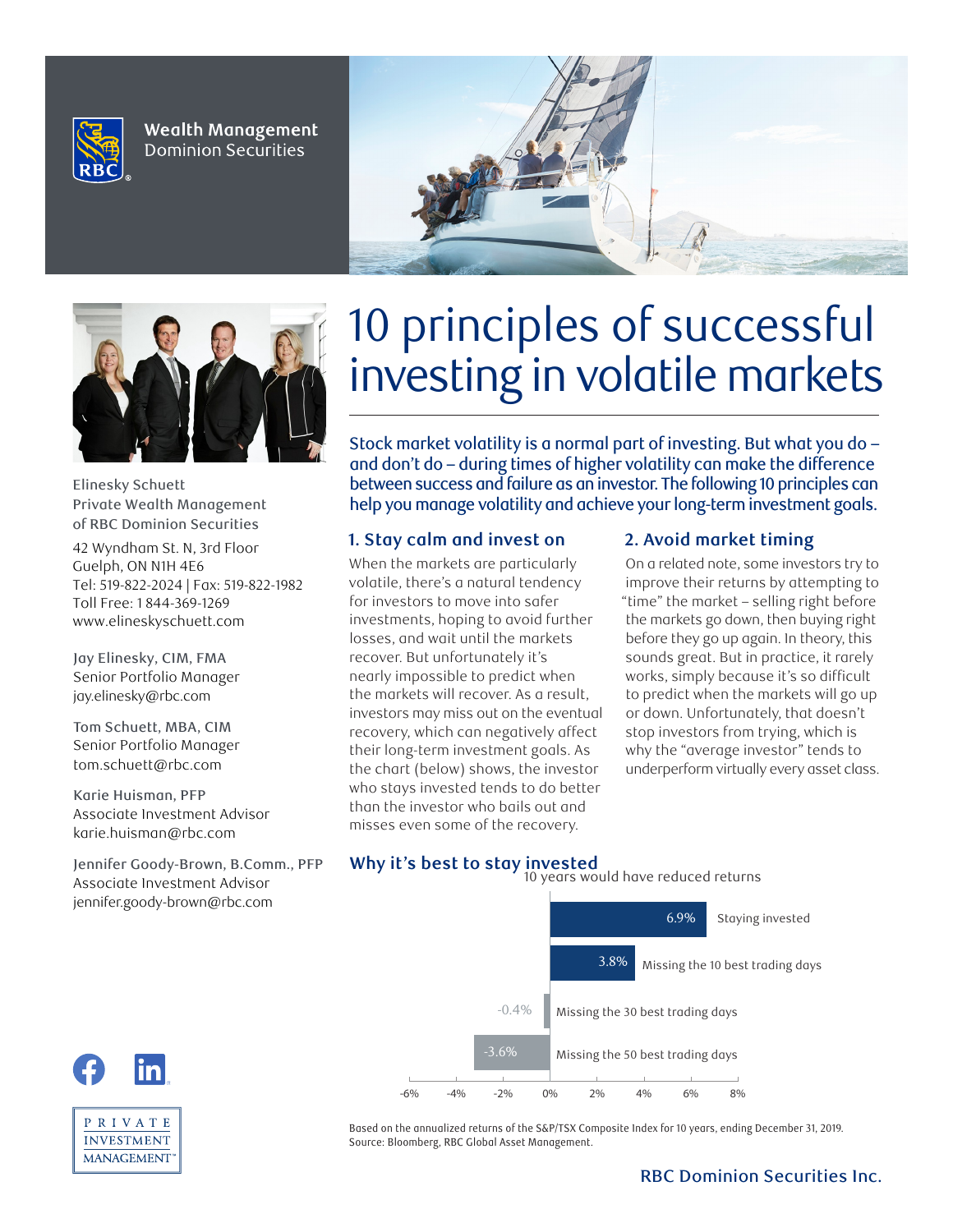| Year (event)                  | <b>Return</b> | Return in the<br>following year | Average return<br>over next 5 years |
|-------------------------------|---------------|---------------------------------|-------------------------------------|
| 1974 (oil embargo)            | $-25.0\%$     | $+18.5%$                        | $+22.3%$                            |
| 1981 (double-digit inflation) | $-10.2%$      | $+5.5%$                         | $+13.7%$                            |
| 1990 (Gulf war)               | $-14.8%$      | $+12.9%$                        | $+10.8\%$                           |
| 2002 ("Tech Wreck")           | $-12.4%$      | $+26.7%$                        | $+18.3%$                            |
| 2008 ("Subprime crisis")      | $-3503%$      | $+30.7%$                        | $+8.7\%$                            |

#### **Market recoveries following major downturns (S&P/TSX)**

Source: Based on the returns of the S&P/TSX Composite Total Return Index.

#### **3. Maintain your sense of perspective**

Unquestionably, stock market downturns can be painful, especially when you're in the middle of one. It's not always easy, but it's important to remember that downturns have happened before – and will happen again – and that historically, as the table above shows, the markets have always recovered and reached new highs.

#### **4. Reassess your comfort level with risk**

It's one thing to say you are comfortable with a higher level of risk when the markets are only going up, and another thing when the markets are volatile. If you are finding it difficult to sleep at night because of market volatility, then it might be time to consider how much risk you are truly comfortable taking with your investments.

## **5. Stay diversified**

Diversifying your investments is a proven way to reduce market volatility. It involves including a

certain mix of stocks, bonds and cash in your investment portfolio, as well as investments representing different industry sectors or geographic areas. At any given time, one type of investment may do better than another. So by diversifying between them, you can offset weaker performers with stronger performers, reducing volatility. What's more, as the table (next page) shows, it can be difficult to determine exactly when one type of investment will do better than another, which is why it makes sense to stay diversified.

## **6. Look for opportunities**

"Summer sale! Prices slashed!" When it's a retail store saying those words, it's usually a good thing. Yet when it's the stock markets, people often have the opposite reaction. When prices drop, they sell instead of buy. But when the stock markets go down, it can be fairly indiscriminate: both good and bad stocks can be caught up in the sell-off. What that means is, during a market downturn, there can be some high-quality stocks, likely to be among the first to bounce back, available at temporarily reduced prices.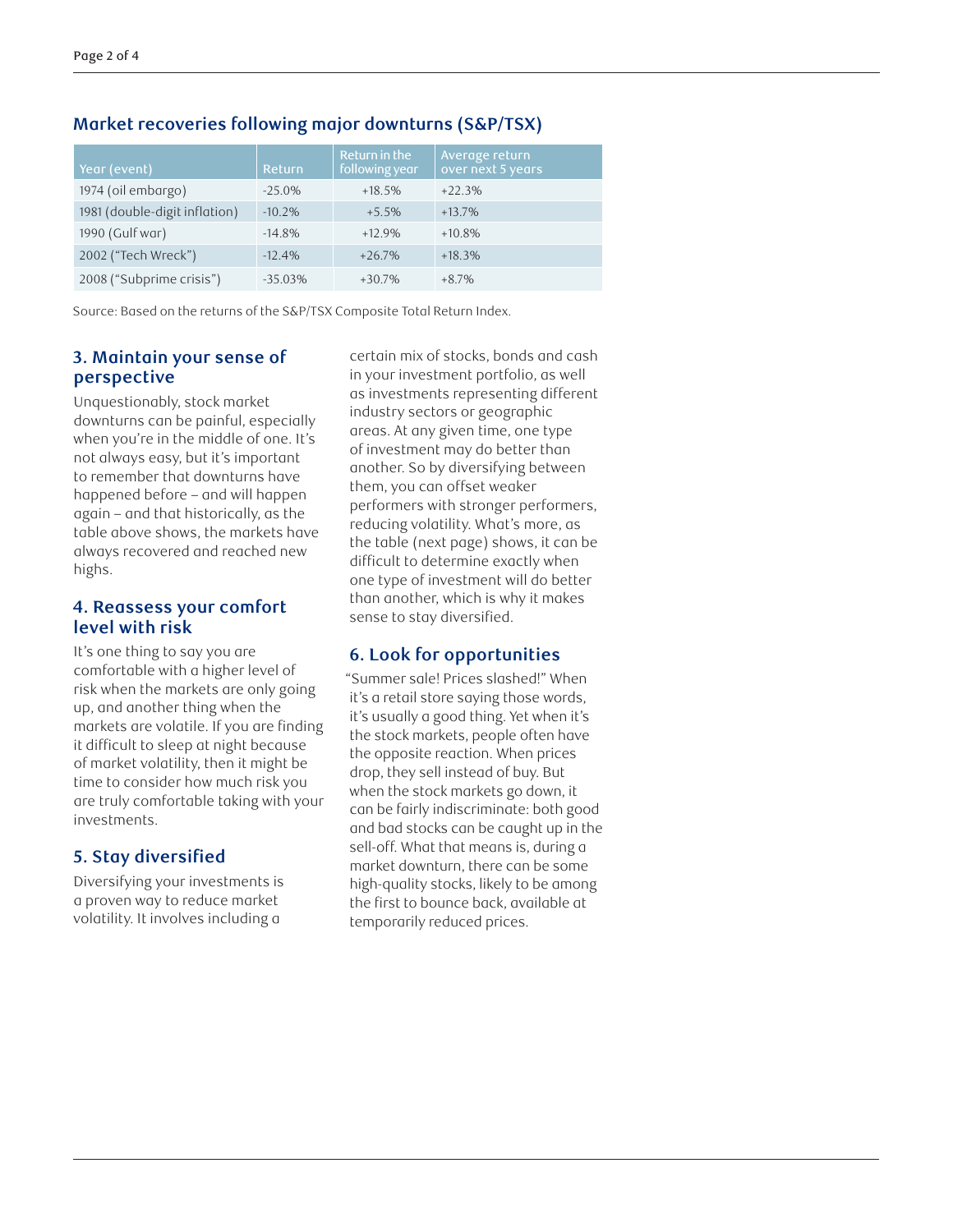| 2015                 | 2016                 | 2017                 | 2018                 | 2019                 |
|----------------------|----------------------|----------------------|----------------------|----------------------|
| <b>US Equities</b>   | <b>CDN Equities</b>  | <b>EM Equities</b>   | <b>US Equities</b>   | <b>US Equities</b>   |
| 20.8%                | 21.1%                | 28.3%                | 3.8%                 | 25.1%                |
| <b>INTL Equities</b> | <b>US HY Bonds</b>   | <b>INTL Equities</b> | <b>Global Bonds</b>  | <b>CDN Equities</b>  |
| 19.0%                | 14.3%                | 16.8%                | 1.9%                 | 22.9%                |
| <b>Balanced</b>      | <b>US Equities</b>   | <b>US Equities</b>   | <b>CDN Bonds</b>     | <b>INTL Equities</b> |
| 6.5%                 | 8.6%                 | 14.1%                | 1.4%                 | 16.5%                |
| <b>CDN Bonds</b>     | <b>EM Equities</b>   | <b>CDN Equities</b>  | Cash                 | <b>US HY Bonds</b>   |
| 3.5%                 | 7.3%                 | 9.1%                 | 1.3%                 | 14.0%                |
| <b>EM Equities</b>   | <b>Balanced</b>      | <b>Balanced</b>      | <b>Balanced</b>      | <b>EM Equities</b>   |
| 2.0%                 | 6.5%                 | 8.8%                 | $-1.3%$              | 12.9%                |
| <b>Global Bonds</b>  | <b>Global Bonds</b>  | <b>US HY Bonds</b>   | <b>US HY Bonds</b>   | <b>Balanced</b>      |
| 1.9%                 | 3.5%                 | 6.4%                 | $-2.9%$              | 9.9%                 |
| Cash                 | <b>CDN Bonds</b>     | <b>CDN Bonds</b>     | <b>INTL Equities</b> | <b>CDN</b> Bonds     |
| 0.6%                 | $1.7\%$              | 2.5%                 | $-6.0\%$             | 6.9%                 |
| <b>US HY Bonds</b>   | Cash                 | <b>Global Bonds</b>  | <b>EM Equities</b>   | <b>Global Bonds</b>  |
| $-2.7%$              | 0.5%                 | 1.8%                 | $-6.9\%$             | 6.9%                 |
| <b>CDN Equities</b>  | <b>INTL Equities</b> | Cash                 | <b>CDN Equities</b>  | Cash                 |
| $-8.3%$              | $-2.5%$              | 0.6%                 | $-8.9%$              | 1.7%                 |

## **A strong case for diversifying your investment portfolio**

All performance is in C\$. Source: RBC Global Asset Management Inc. as of December 31, 2019.

| <b>Equities</b>                            |                                     |                                                          | Fixed income                                             |                                              |                                                               |                                                                          |                                             |                                                 |
|--------------------------------------------|-------------------------------------|----------------------------------------------------------|----------------------------------------------------------|----------------------------------------------|---------------------------------------------------------------|--------------------------------------------------------------------------|---------------------------------------------|-------------------------------------------------|
| <b>CDN Equities</b><br>Canadian Equities   | <b>US Equities</b><br>U.S. Equities | <b>INTL Equities</b><br>International<br><b>Equities</b> | <b>EM Equities</b><br><b>Emerging Market</b><br>Equities | <b>CDN Bonds</b><br>Canadian Bonds           | <b>US HY Bonds</b><br>U.S. High-Yield<br><b>Bonds</b>         | <b>Global Bonds</b><br><b>Global Bonds</b>                               | Cash<br>Cash                                | <b>Balanced</b><br><b>Balanced</b><br>Portfolio |
| S&P/TSX<br>Composite Total<br>Return Index | S&P 500 Total<br>Return Index       | <b>MSCI EAFE Total</b><br>Return Index                   | <b>MSCI Emerging</b><br>Markets Total<br>Return Index    | <b>FTSE Canada</b><br>Universe Bond<br>Index | <b>ICE BOFAML US</b><br>High-Yield BB-B Total<br>Return Index | <b>FTSE World</b><br><b>Government Bond</b><br><b>Total Return Index</b> | <b>FTSE Canada</b><br>30 Day TBill<br>Index | 55% Equity /<br>45% Fixed<br>Income             |

## **7. Regularly rebalance**

How you diversify your portfolio between different investments plays an important role in how much volatility you can expect. In general, if you include more stocks in your portfolio, you will experience greater volatility, but also greater long-term growth potential. Conversely, if you include more bonds, you will experience lower volatility, but also lower growth potential. Everyone has an ideal balance, based on factors such as:

- How long you have to invest
- How much growth you need
- How much risk you are willing to take

But over time, market fluctuations can cause the balance to shift in your portfolio, as one asset class outperforms another and eventually

represents a greater percentage of your portfolio than you had originally intended. As a result, it makes sense to regularly rebalance your portfolio, to get back to your ideal balance.

## **The impact of portfolio drift**



Source: RBC Global Asset Management. Canadian equities – S&P/TSX Composite Total Return Index. Fixed income – FTSE TMX Canada Universe Bond Total Return Index. U.S. equities – S&P 500 Total Return Index.